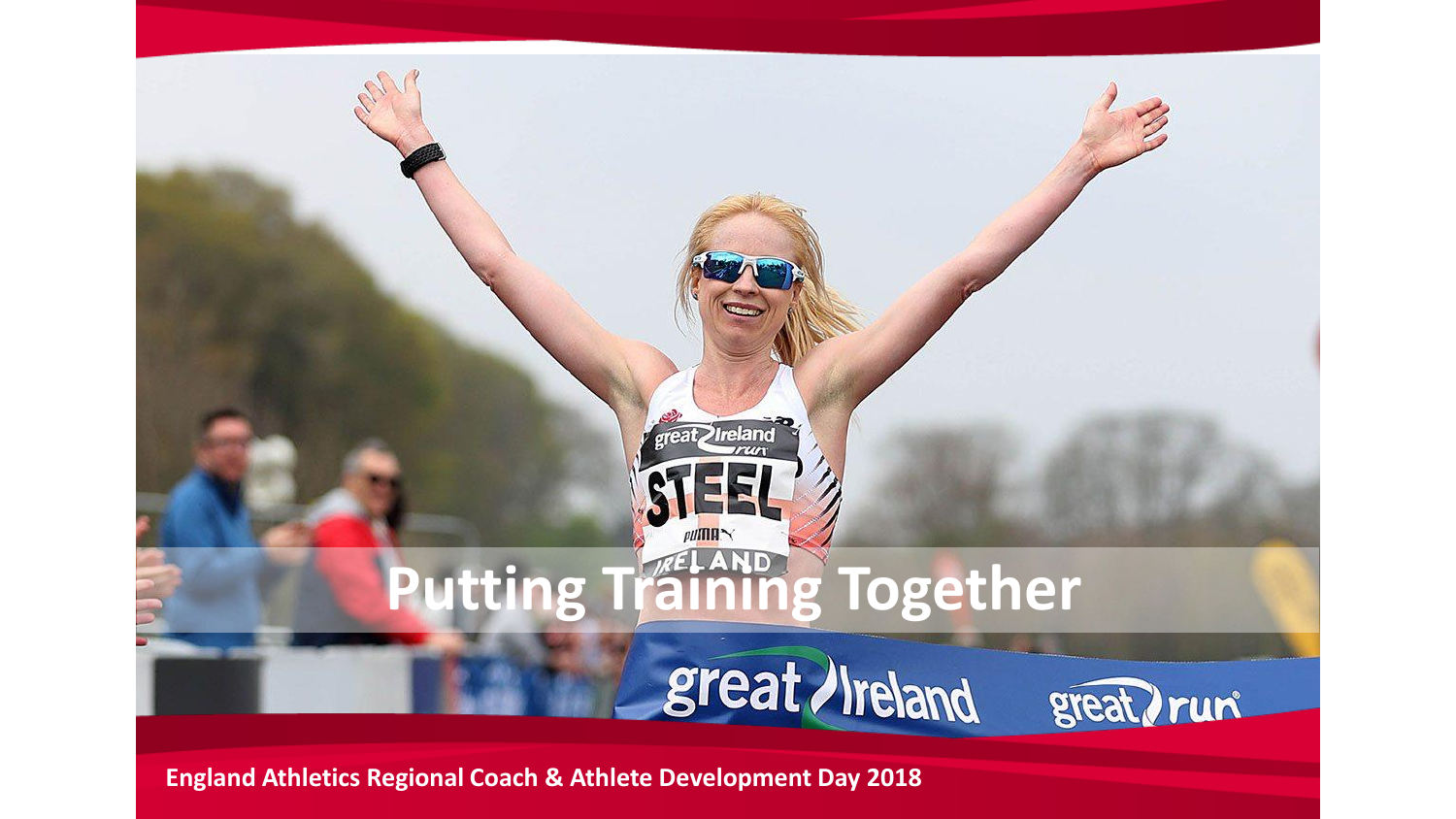## **Consider you mix: Elements of Training**

- **Recovery running**
- **Long run**
- **Fig. 1.5 Threshold/Tempo running**
- **Hill work**
- **Intervals**
- **Cross Training**
- **Drills**
- **Stretching**
- **Strength & Conditioning**
- **Rest**

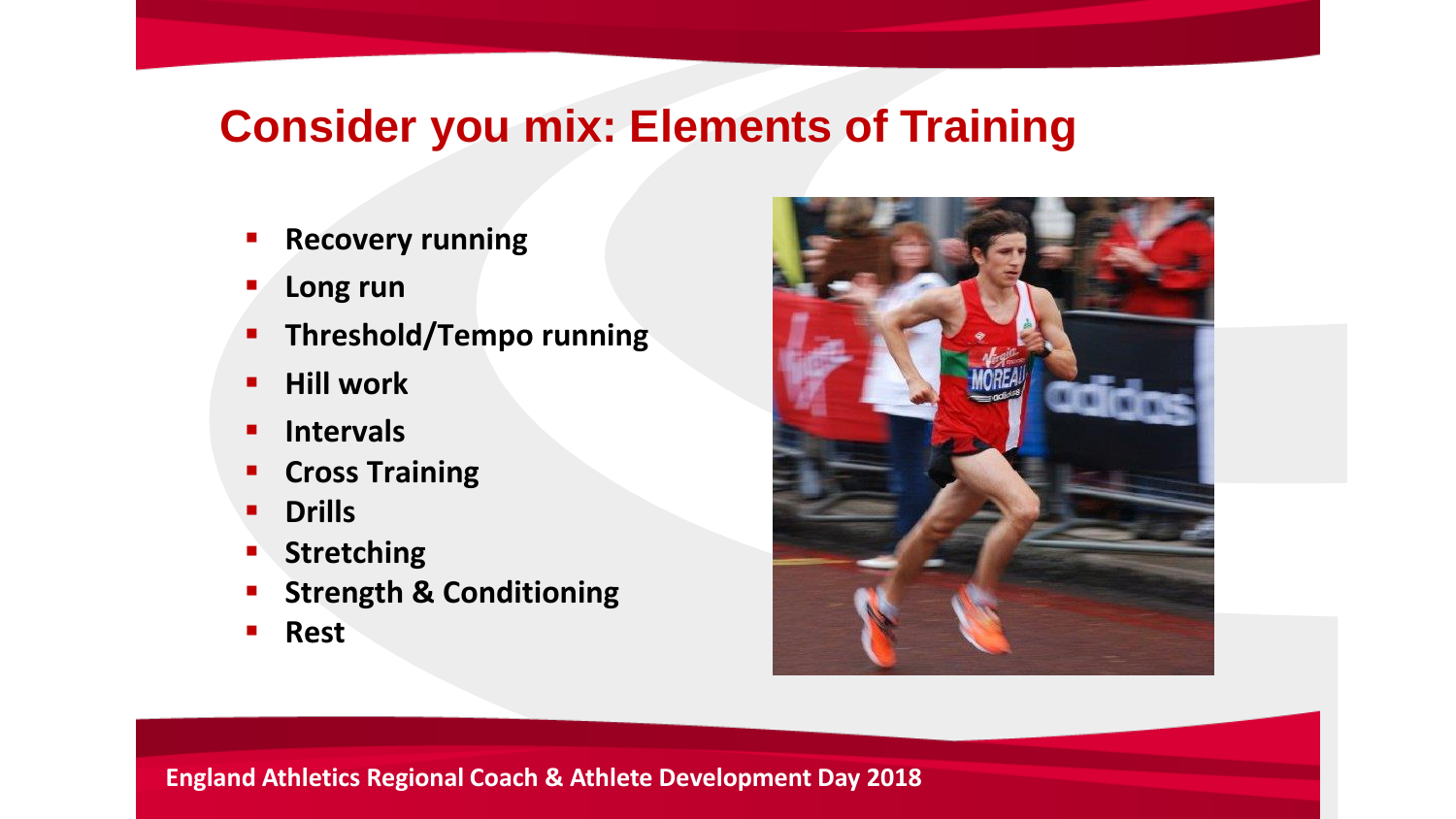- **Connection between the athlete and the event demands - what is the next logical step on journey?**
- **Minimum effective dose**
- **Consistent controlled work with occasional 'twiglet zone' sessions**
- **Progression – consider the key aspects that need to improve**
- **Maintenance is key - we don't neglect components of fitness as we progress**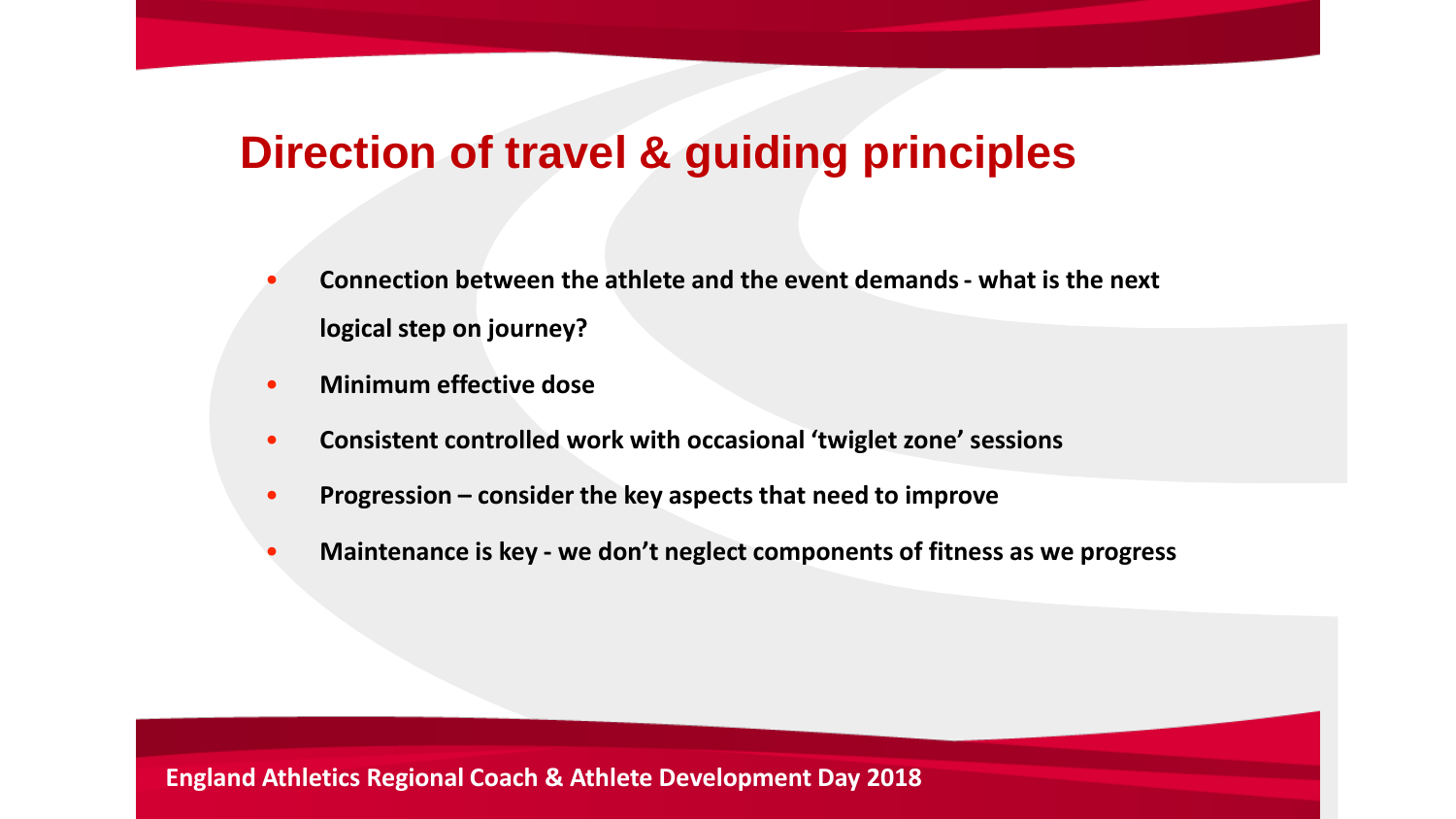- **Analyse your strengths & areas for development**
- **Think about where you want to be in 3-4 months/1 year/2 years (5 years!)**
- **Cycles of training: phases/periodisation – how, why and for what purpose? – XC season, indoor season, track and road?**
- **Be selective about your races**
- **Allow proper recovery from races**
- **Make your training specific to your end goal**
- **Honest review of performance**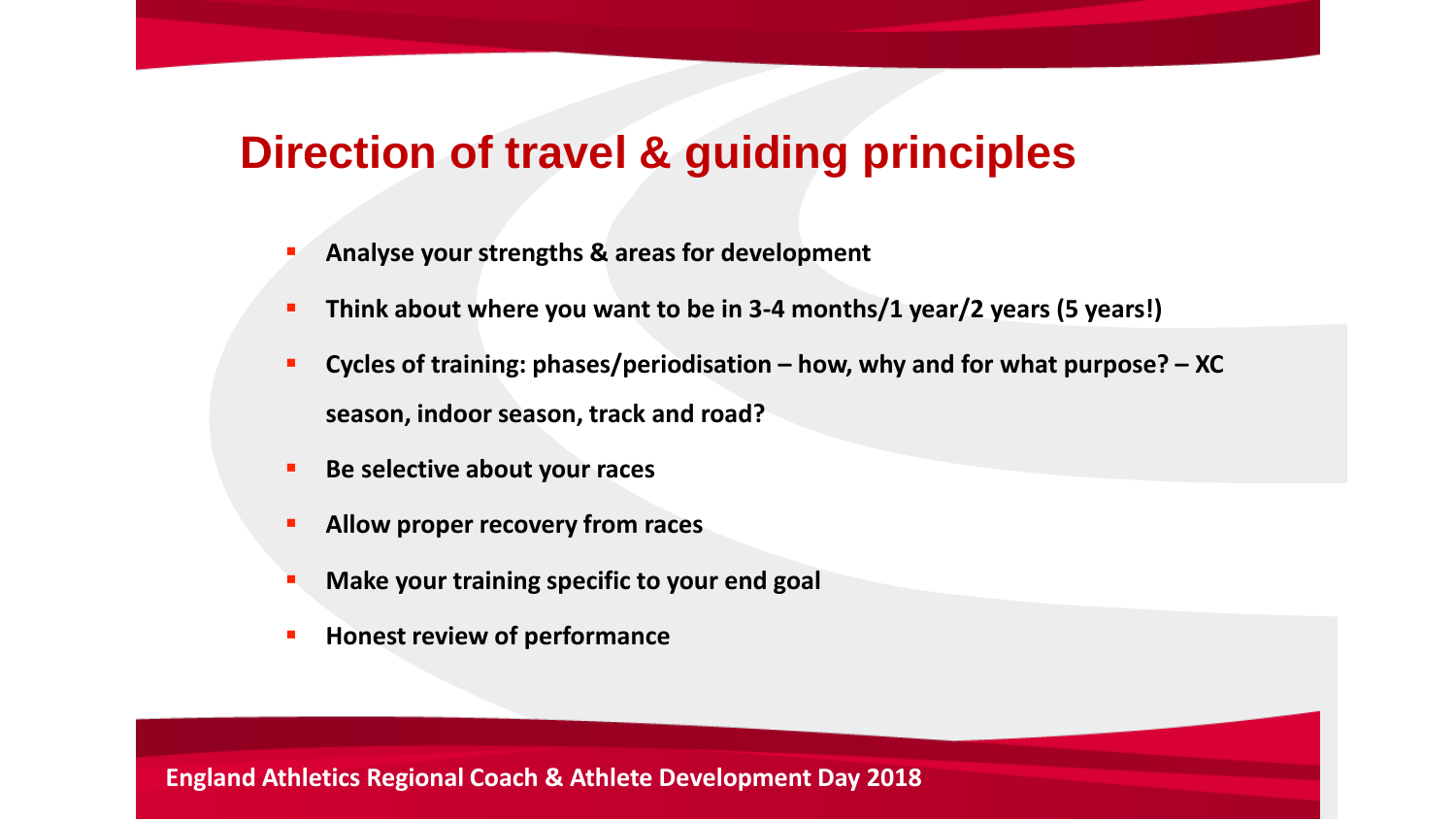- **The balancing act of hard training and regeneration know your own or your athletes recovery profile**
- **3-4 hard weeks and then an easy week**
- **7 -14 day cycle**
- **Easy, moderate, hard, easy, moderate, hard, rest**
- **Playing catch-up (don**'**t!)**
- **Develop a conditioning and a recovery plan**
- **Have a scheduled break every year or after every season**
- **Use your head to train your heart!**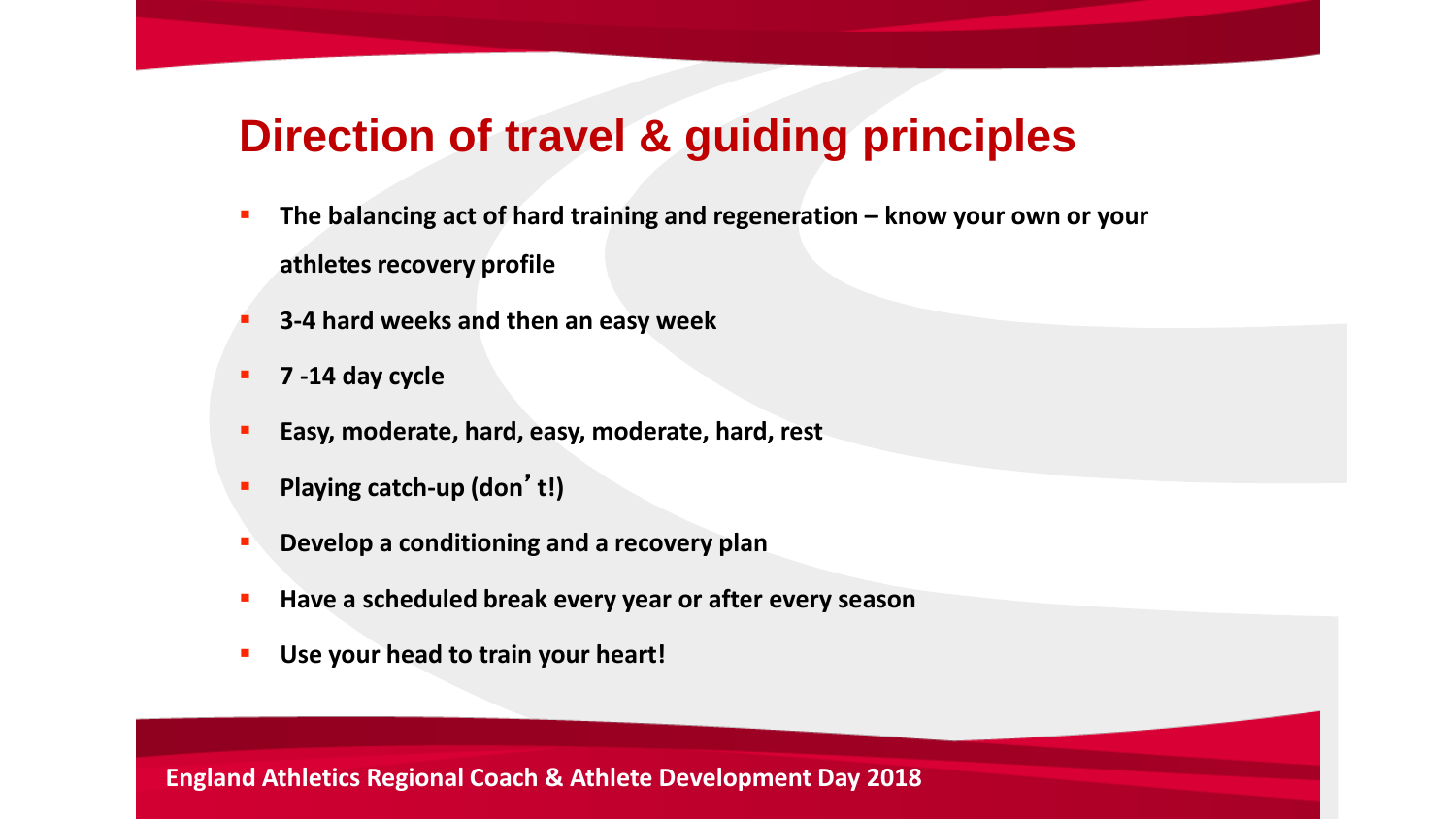Physiological Testing:

•Running economy

•Maximal oxygen uptake (VO2 max)

•Fat Max Testing

•Blood lactate / heart rate responses (incl. 'lactate threshold' and 'lactate turn-point')

**will reveal physiological** '**strengths**' **and**  '**weaknesses**'**…**

**…should provide insight into training focus**